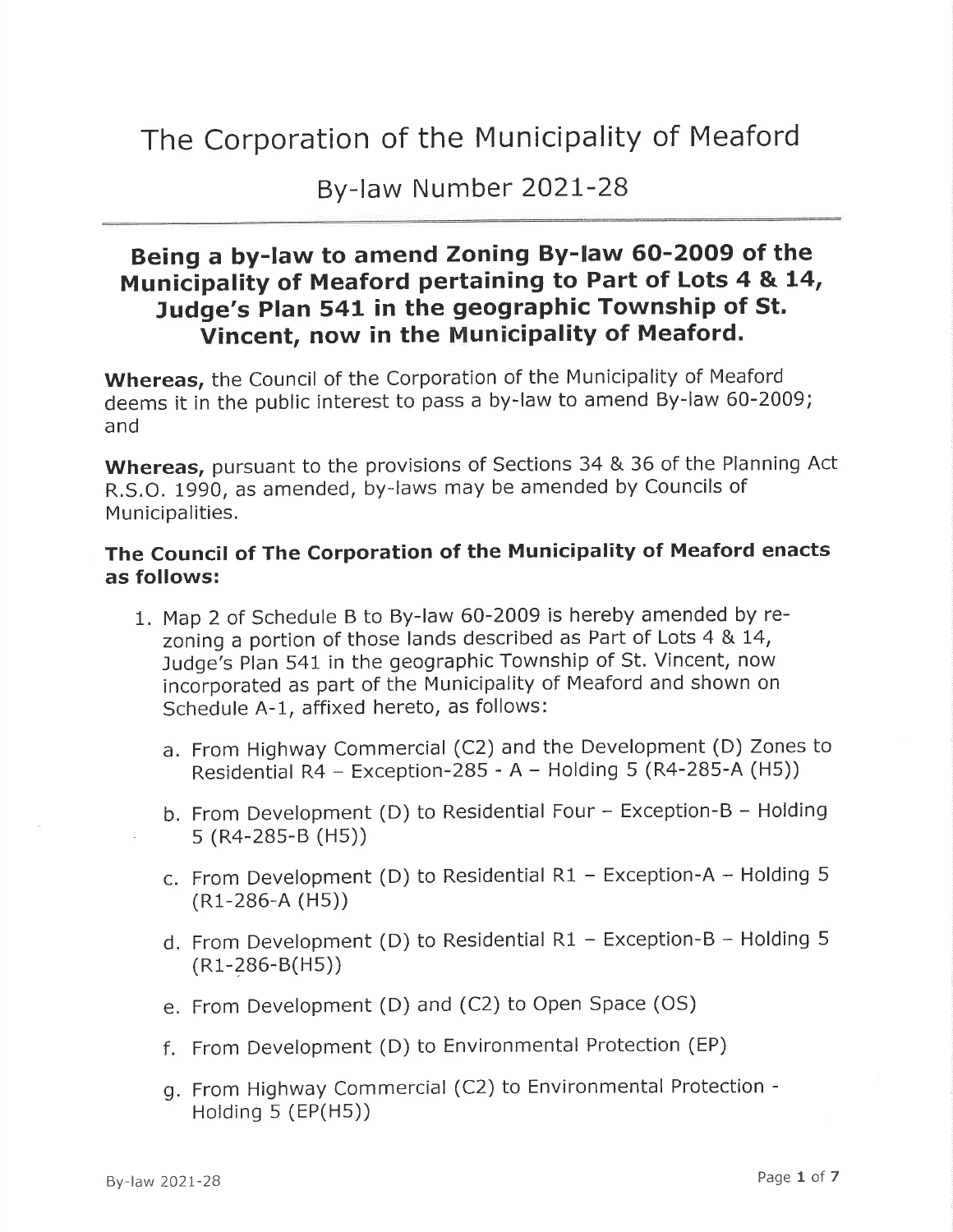- h. From Development (D) to Environmental Protection -Holding <sup>5</sup> (EP(Hs))
- 2. Section 9 to By-law 60-2009 is hereby amended by adding the following:
	- 9.285 Notwithstanding any other provision of this By-law, the provisions in this Section shall apply to those lands denoted by the symbol  $*285$  on the Schedules to this Bylaw. All other provisions, unless specifically modified/amended by this Section, continue to apply to the lands subject to this Section.
	- 9.285.1 Lands Subject to Exception 285, Suffix <sup>A</sup>
		- 1) Permitted Uses:
			- a) Notwithstanding Table 6.1, the following uses are the only uses permitted on lands zoned R4-285-A:
				- a. Dwelling, Single Detached
				- b. Dwelling, Semi-Detached
				- c. Dwelling, Townhouse
				- d. Dwelling Unit, Accessory Apartment
			- b) Notwithstanding Section 4 General Provisions, <sup>a</sup> "Cottage Rental" shall not be permitted on the lands zoned R4-285-A.
		- 2) Zone Standards & Special Site Provisions:
			- a) The following specific Zone Standards apply to any "Dwelling, Semi-detached":
				- a. Minimum required lot frontage 8 metres;
				- b. Where the rear lot line abuts public authority lands in the EP Zone any accessory building or structure shall be set back a minimum of 6.0 metres from the rear lot line;
				- c. Unless specifically modified/amended above, the provisions of Table 6.2 Zone Standards which would normally apply to a "Dwelling,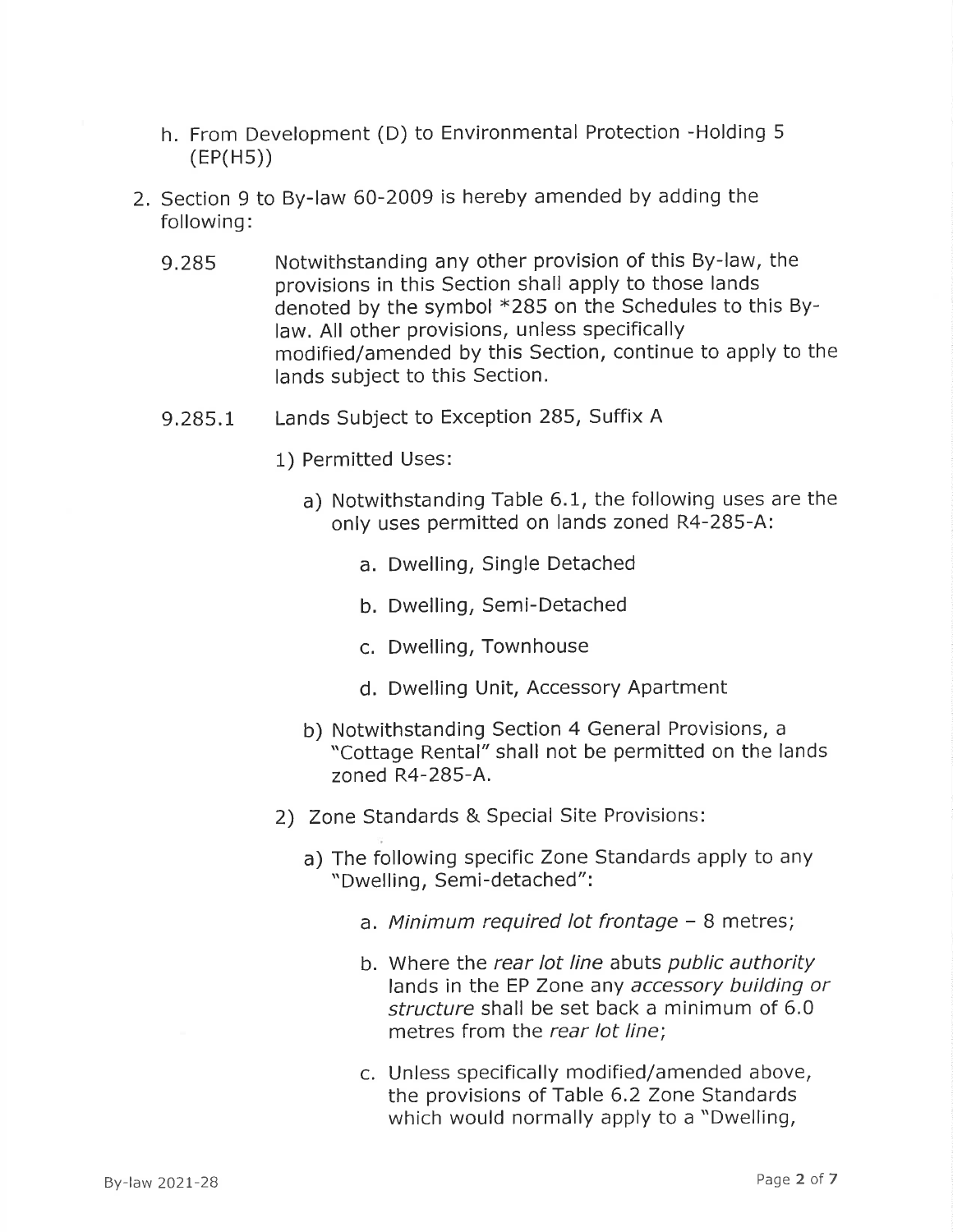Semi-Detached" in the Residential Four (R4) Zone shall apply.

- b) The following specific Zone Standards apply to any other use permitted (except "Dwelling, Townhouse"):
	- a. Where the rear lot line abuts public authority lands in the EP Zone any accessory building or structure shall be set back a minimum of 6.0 metres from the rear lot line.
	- b. Unless specifically modified/amended above, the provisions of Table 6.2 Zone Standards which would normally apply to that specific use in the Residential Four (R4) Zone shall apply.
- c) The following specific Zone Standards apply to any "Dwelling, Townhouse":
	- a. Where the rear lot line abuts public authority lands in the EP Zone any accessory building or structure shall be set back a minimum of 6.0 metres from the rear lot line.
	- b. Unless specifically modified/amended above, the provisions of Table 6.2 Zone Standards which would be applicable to "Dwelling, Townhouse" in the Residential Multiple (RM) Zone shall apply.
- 9.285.2 Lands Subject to Exception 285, Suffix <sup>B</sup>
	- 1) Permitted Uses
		- a) Notwithstanding Table 6.1, the following uses are the only uses permitted on lands zoned R4-285-B:
			- a. Dwelling, Single Detached
			- b. Dwelling Unit, Accessory Apartment
		- a) Notwithstanding Section 4 General Provisions, <sup>a</sup> "Cottage Rental" shall not be permitted on the lands zoned R4-285-8.
	- 2) Zone Standards & Special Site Provisions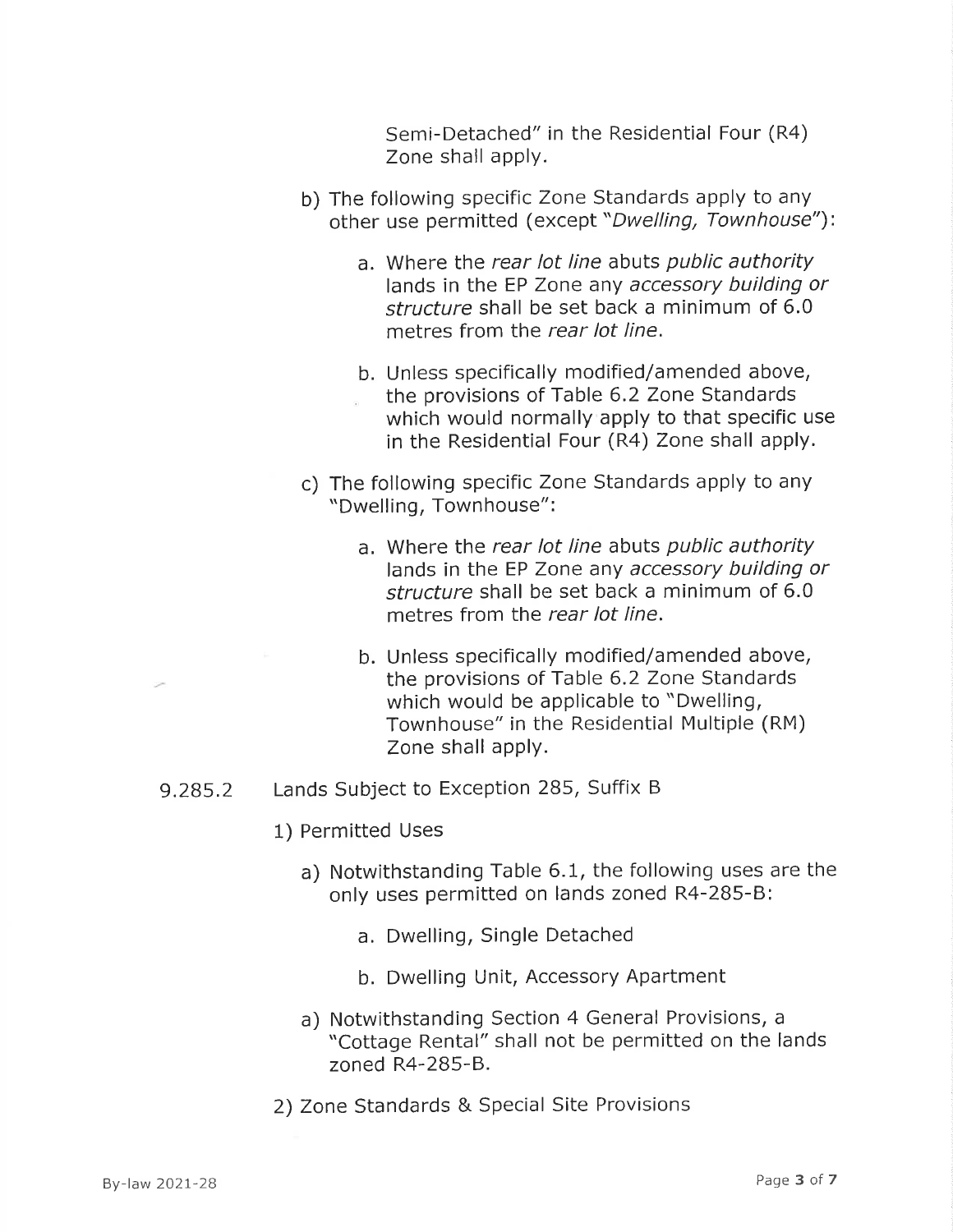- a) For those lots having a rear lot line which abuts Highway 26 (or abuts public authority lands which abut Highway 26):
	- a. Minimum required rear yard  $-1.2$  m
	- b. Maximum lot coverage for main buildings -40o/o
- b) Unless specifically modified/amended above, the provisions of Table 6.2 Zone Standards which would normally apply to that specific use in the Residential Four (R4) Zone shall apply.
- 9.286 Notwithstanding any other provision of this By-law, the provisions in this Section shall apply to those lands denoted by the symbol  $*286$  on the Schedules to this Bylaw. All other provisions, unless specifically modified/amended by this Section, continue to apply to the lands subject to this Section.
- 9.286.1 Lands Subject to Exception 286, Suffix A
	- 1) Permitted Uses:
		- a) Notwithstanding Table 6.1, the following uses are the only uses permitted on lands zoned R1-286-A:
			- a. Dwelling, Single Detached
			- b. Dwelling Unit, Accessory Apartment
		- b) Notwithstanding Section 4 General Provisions, <sup>a</sup> "Cottage Rental" shall not be permitted on the lands zoned R4-285-4
- 9.286.2 Lands Subject to Exception 285, Suffix <sup>B</sup>
	- 1) Permitted Uses
		- a) Notwithstanding Table 6.1, the following uses are the only uses permitted on lands zoned R1-286-B:
			- a. Dwelling, Single Detached
			- b. Dwelling Unit, Accessory Apartment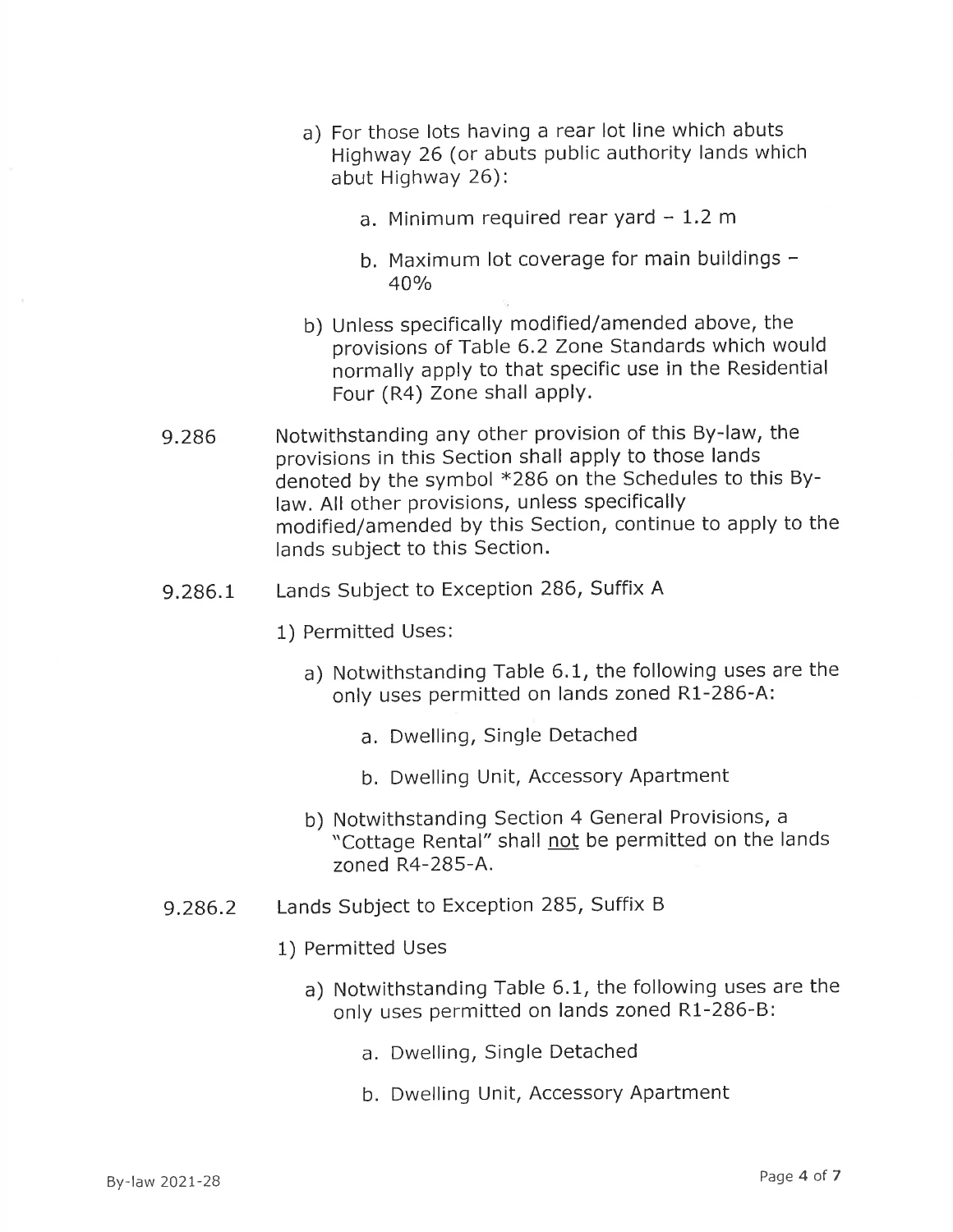- b) Notwithstanding Section 4 General Provisions, <sup>a</sup> "Cottage Rental" shall not be permitted on the lands zoned R1-286-8.
- 2) Zone Standards & Special Site Provisions
	- a) Minimum lot frontage  $-16$  metres
	- b) For those lots having a rear lot line which abuts Highway 26 (or abuts public authority lands which abut Highway 26):
		- a. Minimum required rear yard  $-1.2$  m
		- b. Maximum lot coverage for main buildings - $40%$
	- c) Unless specifically modified/amended above, the provisions of Table 6.2 Zone Standards which would normally apply to that specific use in the Residential One (R1) Zone shall apply.
- 3. Removal of Holding SYmbol

In accordance with the provisions of Section 36 of the Planning Act, R.S.O. 1990, Chapter P.13, as amended, and in addition to the requirements of section 2.6.2.5, the holding symbol \\H5/' shall not be removed from the whole or part of the lands until such time as <sup>a</sup> Development Agreement or other applicable agreement has been executed that addresses the following additional matters:

- a) That it shall be demonstrated to the satisfaction of the Municipality that a minimum of 172 dwelling units is planned for the whole of the lands subject to Exception 285 and 286. In considering the number of units, any lands held by the municipality for future access to the west may count for not more than 2 dwelling units total.
- b) Servicing installation design, capacity, and allocation details are confirmed to the satisfaction of the Municipality through the appropriate agreement;
- c) Warranted traffic improvement and their detailed design are confirmed to the satisfaction of the Municipality through the appropriate agreement.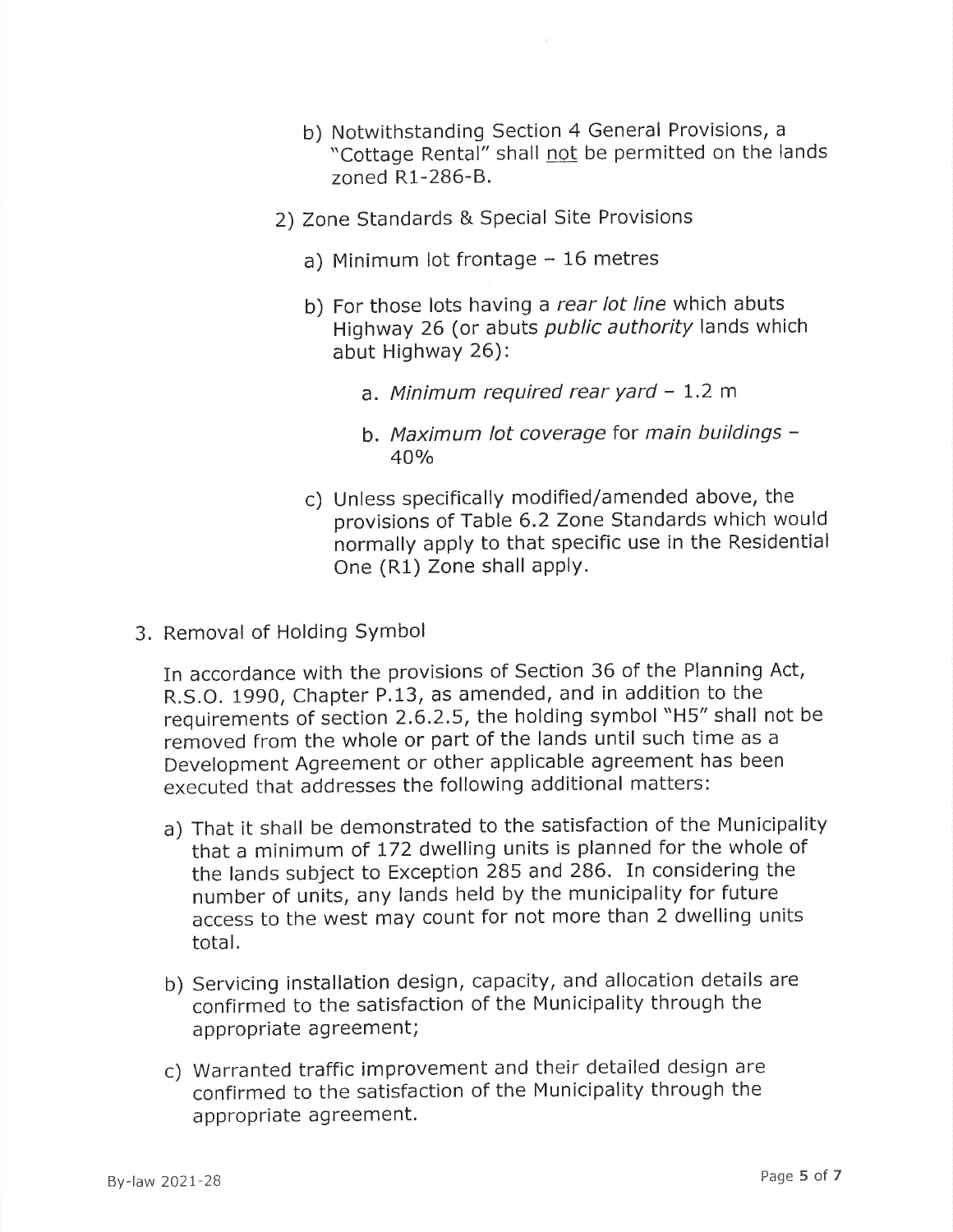- d) Notwithstanding Table 6.2.L and Exception Section 285.2, for those Lands Subject to Exception 285, Suffix B a maximum of four (4) lots may be created with a minimum /of frontage of 10.6 m.
- 4. Schedule A-1and all notations thereon, are hereby declared to form part of this By-law.
- 5. This by-law shall not come into force and take effect until the County of Grey has approved Official Plan Amendment No 26 adopted by Bylaw No. 2O2t-27, pursuant to the Planning Act, R.S.O. 1990, as amended.

Read a first, second and third time and finally passed this 22nd day of March, 2O2L.

Barb Clumpus, Mă

Matt Smith, Clerk

I HEREBY CERTIFY THAT THE FOREGOING IS ATRUE COPY OF THE ORIGINAL DOGUMENT

 $\frac{P(X|1|Z)}{P(X|Z)}$